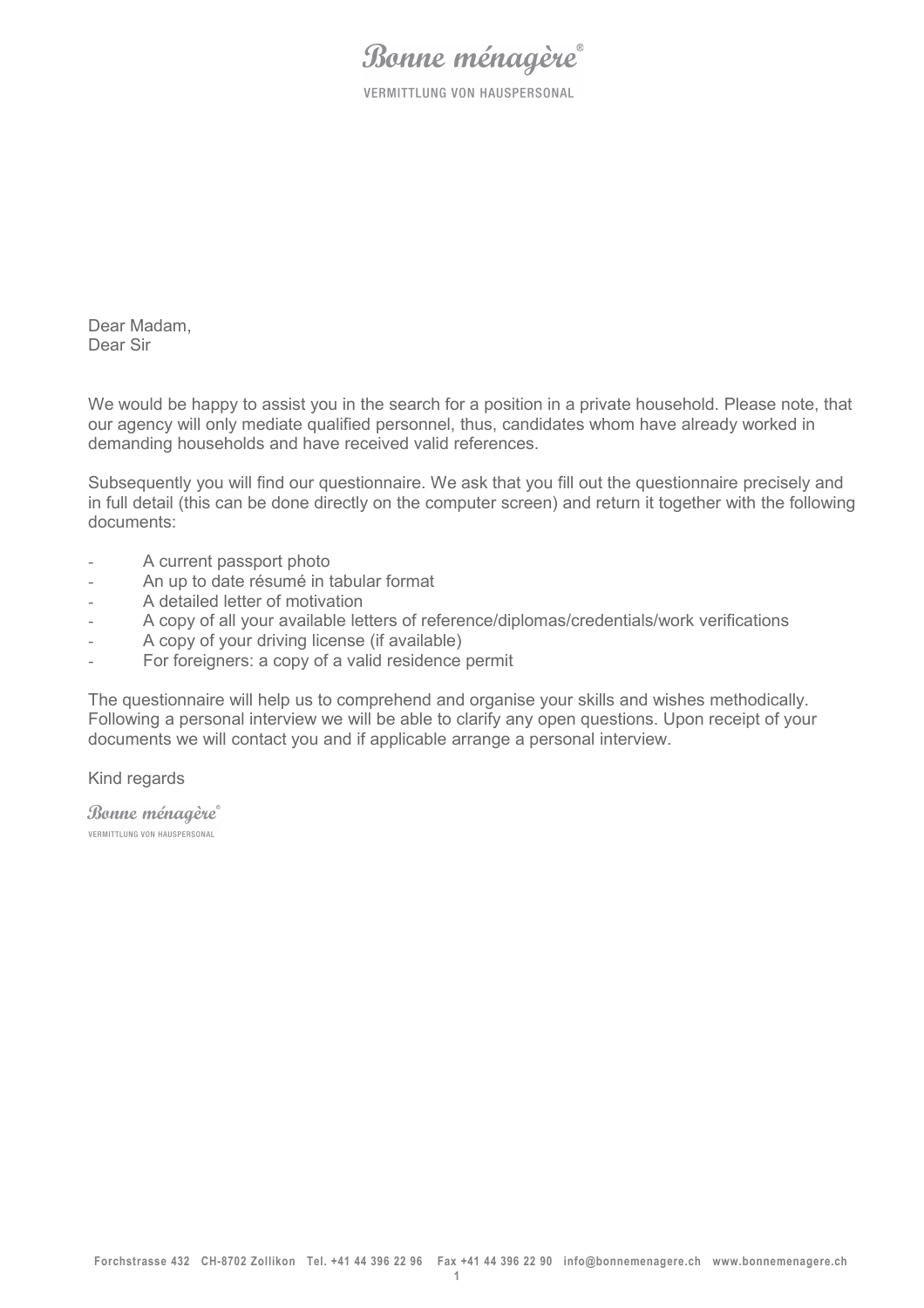**VERMITTLUNG VON HAUSPERSONAL** 

#### **I am applying for a position as:**

| $\Box$ Housekeeper                  |        | Governess /<br>Nanny |       | $\Box$ Chauffeur / Driver                        |
|-------------------------------------|--------|----------------------|-------|--------------------------------------------------|
| Laundress                           |        | Maternity nurse      |       | Security /<br>Bodyguard                          |
| Housekeeper-<br><b>Child Care</b>   |        | <b>Elderly Care</b>  |       | $\Box$ Houseman / Handyman                       |
| Housekeeper-<br><b>Elderly Care</b> |        | Couple               | l II. | Gardener                                         |
| $\Box$ House Organizer              |        | Estate<br>Caretaker  |       | $\Box$ Chef / Cook                               |
| $\Box$ Cleaning Lady                |        | <b>Butler</b>        |       | <b>Executive or Personal</b><br><b>Assistant</b> |
|                                     | $\Box$ |                      |       |                                                  |

### **Personal information:**

| Name                                                                                               |        |         |                          |           |          |
|----------------------------------------------------------------------------------------------------|--------|---------|--------------------------|-----------|----------|
| Surname                                                                                            |        |         |                          |           |          |
| <b>Address</b>                                                                                     |        |         |                          |           |          |
| Home phone                                                                                         |        |         |                          |           |          |
| Work phone                                                                                         |        |         |                          |           |          |
| Mobile phone                                                                                       |        |         |                          |           |          |
| Fax-number                                                                                         |        |         |                          |           |          |
| Em@il                                                                                              |        |         |                          |           |          |
| When are you best to be contacted                                                                  |        |         |                          |           |          |
| Date of birth                                                                                      |        |         |                          |           |          |
| Nationality                                                                                        |        |         |                          |           |          |
| <b>Birthplace</b>                                                                                  |        |         |                          |           |          |
| Marital status                                                                                     | single | married | living in<br>partnership | separated | divorced |
| Do you have children?                                                                              |        | yes     |                          | no        |          |
| Please disclose the age and<br>gender of your children                                             |        | gender  |                          | year born |          |
|                                                                                                    |        |         |                          |           |          |
| Where and from whom will your<br>under-age children be taken care of<br>during your working hours? |        |         |                          |           |          |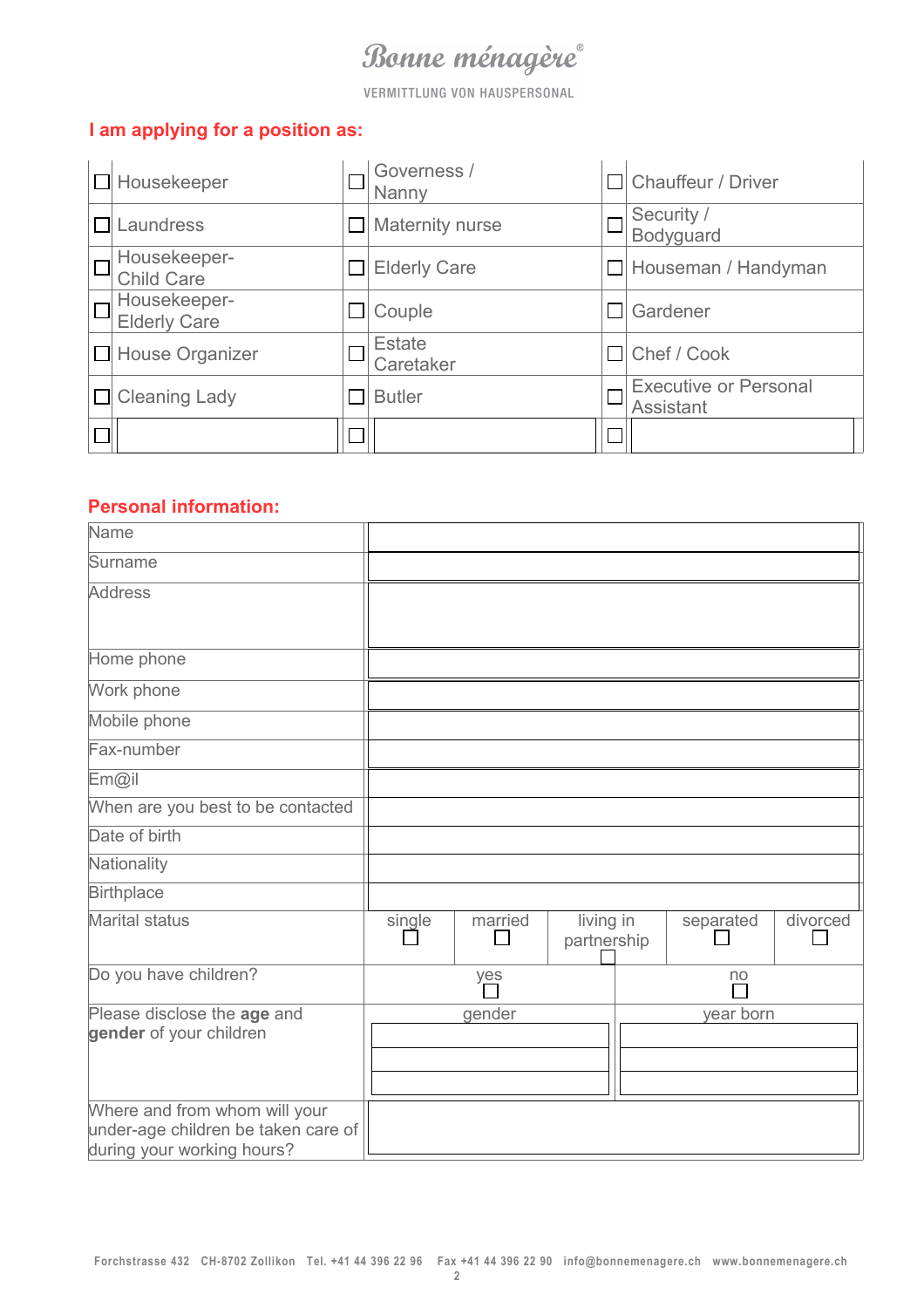VERMITTLUNG VON HAUSPERSONAL

| For nannies: Did you grow up with<br>siblings?          | yes    | no  |
|---------------------------------------------------------|--------|-----|
| Do you play an instrument?                              | yes    | no  |
| If yes, which?                                          |        |     |
| Please disclose the age and<br>gender of your siblings: | gender | age |

| Language skills: | mother tongue | fluent | average | no, but<br>understand | no |
|------------------|---------------|--------|---------|-----------------------|----|
| Swiss german     |               |        |         |                       |    |
| German           |               |        |         |                       |    |
| French           |               |        |         |                       |    |
| English          |               |        |         |                       |    |
| Italian          |               |        |         |                       |    |
| Portuguese       |               |        |         |                       |    |
| Spanish          |               |        |         |                       |    |
| other:           |               |        |         |                       |    |
| other:           |               |        |         |                       |    |

| Do you have a drivers licence?                                                                         | Learner's licence<br>yes |     | no |        |                                                       |
|--------------------------------------------------------------------------------------------------------|--------------------------|-----|----|--------|-------------------------------------------------------|
| If yes, how much driving experience<br>do you have?                                                    | a lot                    |     |    | medium | little                                                |
| Do you have a car of your own that<br>you can use for work?                                            |                          | yes |    |        | no                                                    |
| Are you afraid of dogs?                                                                                |                          | yes |    |        | no                                                    |
| Can you swim?                                                                                          | good                     |     |    | medium | no                                                    |
| Are you a smoker?                                                                                      | yes                      |     | no |        | yes, but only during breaks or<br>free time $\square$ |
| Do you have a health insurance that<br>is valid in Switzerland?                                        | yes                      |     | no |        |                                                       |
| For foreigners: Do you have a<br>residence permit?                                                     | yes                      |     | no |        |                                                       |
| If yes, which one(i.e. B, C etc.)?,<br>valid until when and for what<br>county? (please attach a copy) |                          |     |    |        |                                                       |
| Are you obligated to withholding<br>tax?                                                               | yes                      |     |    | no     |                                                       |
| Are you registered with the<br>employment bureau (RAV)? If yes, for<br>how many working percentages?   |                          |     |    |        |                                                       |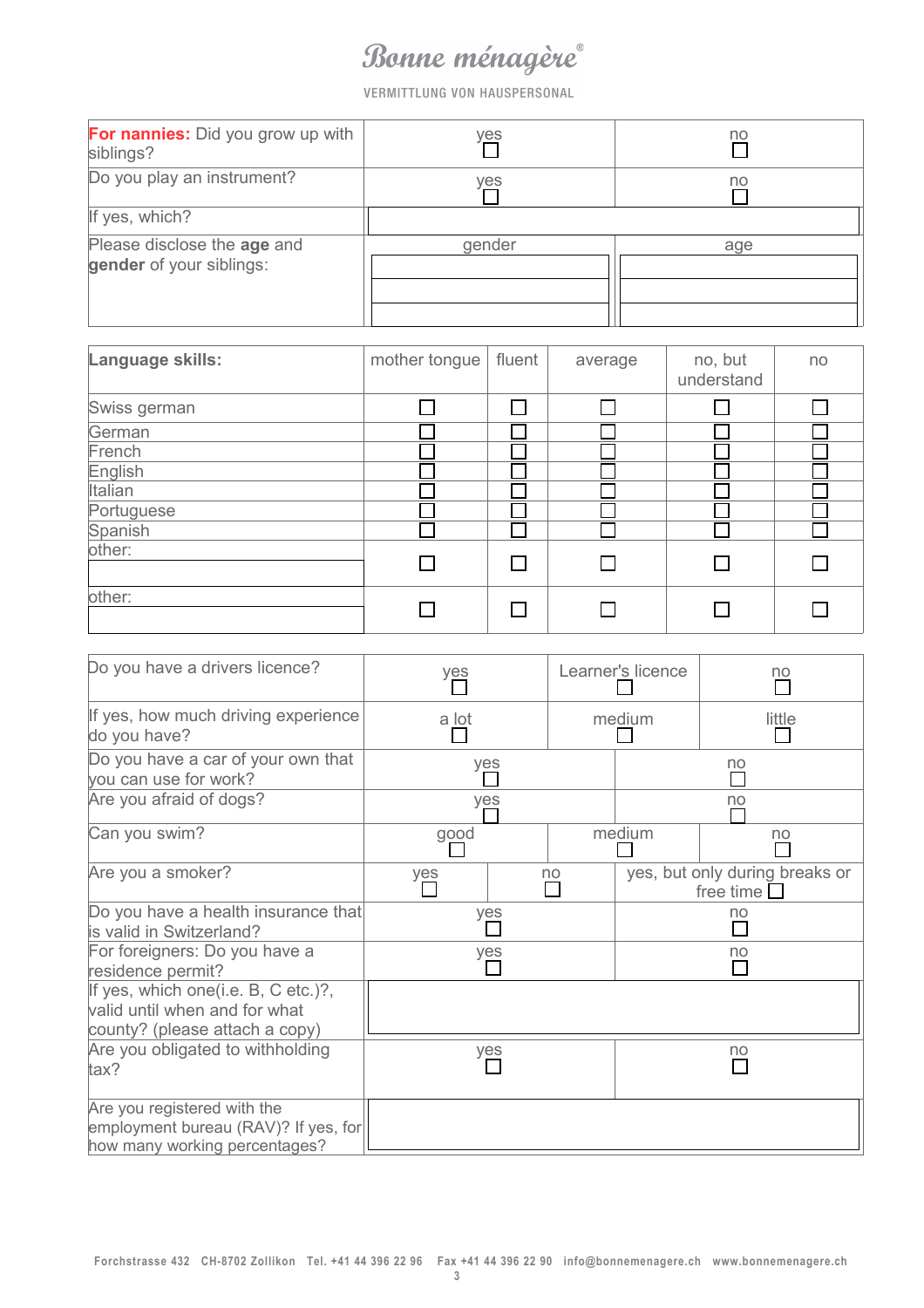VERMITTLUNG VON HAUSPERSONAL

#### **Experience in household care**

| Have you previously worked in a<br>private household?                                                               |                | yes            | no      |      |  |
|---------------------------------------------------------------------------------------------------------------------|----------------|----------------|---------|------|--|
| Where and with whom? Please indicate date, duration, pensum as well as the name and address, of                     |                |                |         |      |  |
| your employer and send a copy of your recommendation letters or work certificates along with this<br>questionnaire. |                |                |         |      |  |
| Date, duration, pensum                                                                                              | Name, address  |                |         |      |  |
|                                                                                                                     |                |                |         |      |  |
|                                                                                                                     |                |                |         |      |  |
|                                                                                                                     |                |                |         |      |  |
|                                                                                                                     |                |                |         |      |  |
|                                                                                                                     |                |                |         |      |  |
|                                                                                                                     |                |                |         |      |  |
|                                                                                                                     |                |                |         |      |  |
|                                                                                                                     |                |                |         |      |  |
|                                                                                                                     |                |                |         |      |  |
|                                                                                                                     |                |                |         |      |  |
|                                                                                                                     |                |                |         |      |  |
| <b>Principal duties (self-</b>                                                                                      | very good      | good           | average | none |  |
| assessment)                                                                                                         |                |                |         |      |  |
| Cleaning                                                                                                            |                |                |         |      |  |
| Cooking                                                                                                             |                |                |         |      |  |
| Shopping/purchasing of groceries                                                                                    |                |                |         |      |  |
| and cleaning products for the                                                                                       |                |                |         |      |  |
| household                                                                                                           |                |                |         |      |  |
| Setting and waiting the table                                                                                       |                |                |         |      |  |
| Sowing by hand (i.e. buttons,                                                                                       |                |                |         |      |  |
| hems)                                                                                                               |                |                |         |      |  |
| Sowing with a sowing machine                                                                                        |                |                |         |      |  |
| Washing and ironing of everyday                                                                                     |                |                |         |      |  |
| clothes                                                                                                             |                |                |         |      |  |
| Washing and ironing of very fine                                                                                    | $\blacksquare$ |                |         |      |  |
| textiles (silk, cashmere, laces)<br>Silver maintenance (cutlery, silver                                             |                |                |         |      |  |
| objects)                                                                                                            |                |                |         |      |  |
| Domestic servicing and                                                                                              |                |                |         |      |  |
| maintenance/pool service/raking of                                                                                  |                |                |         |      |  |
| leaves/manual activities etc.                                                                                       |                |                |         |      |  |
| Animal care (dogs, cats)                                                                                            |                |                |         |      |  |
| Taking care of antiques                                                                                             |                |                |         |      |  |
| Taking care of valuable possessions                                                                                 |                |                |         |      |  |
| (paintings, artefacts etc.)                                                                                         |                |                |         |      |  |
| other:                                                                                                              |                |                |         |      |  |
|                                                                                                                     |                |                |         |      |  |
| other:                                                                                                              |                |                |         |      |  |
|                                                                                                                     |                | $\blacksquare$ |         |      |  |
|                                                                                                                     |                |                |         |      |  |

### **Experience in child care**

| Do you have professional training in<br>child care?        | yes               |               | no              |
|------------------------------------------------------------|-------------------|---------------|-----------------|
| Have you taken care of children in a<br>private household? | yes               |               | no              |
| If yes, how old were the children?                         | 0-5-year old      | 6-11-year old | from 12-years   |
| What gender?                                               | girl(s) $\square$ |               | $\text{boy}(s)$ |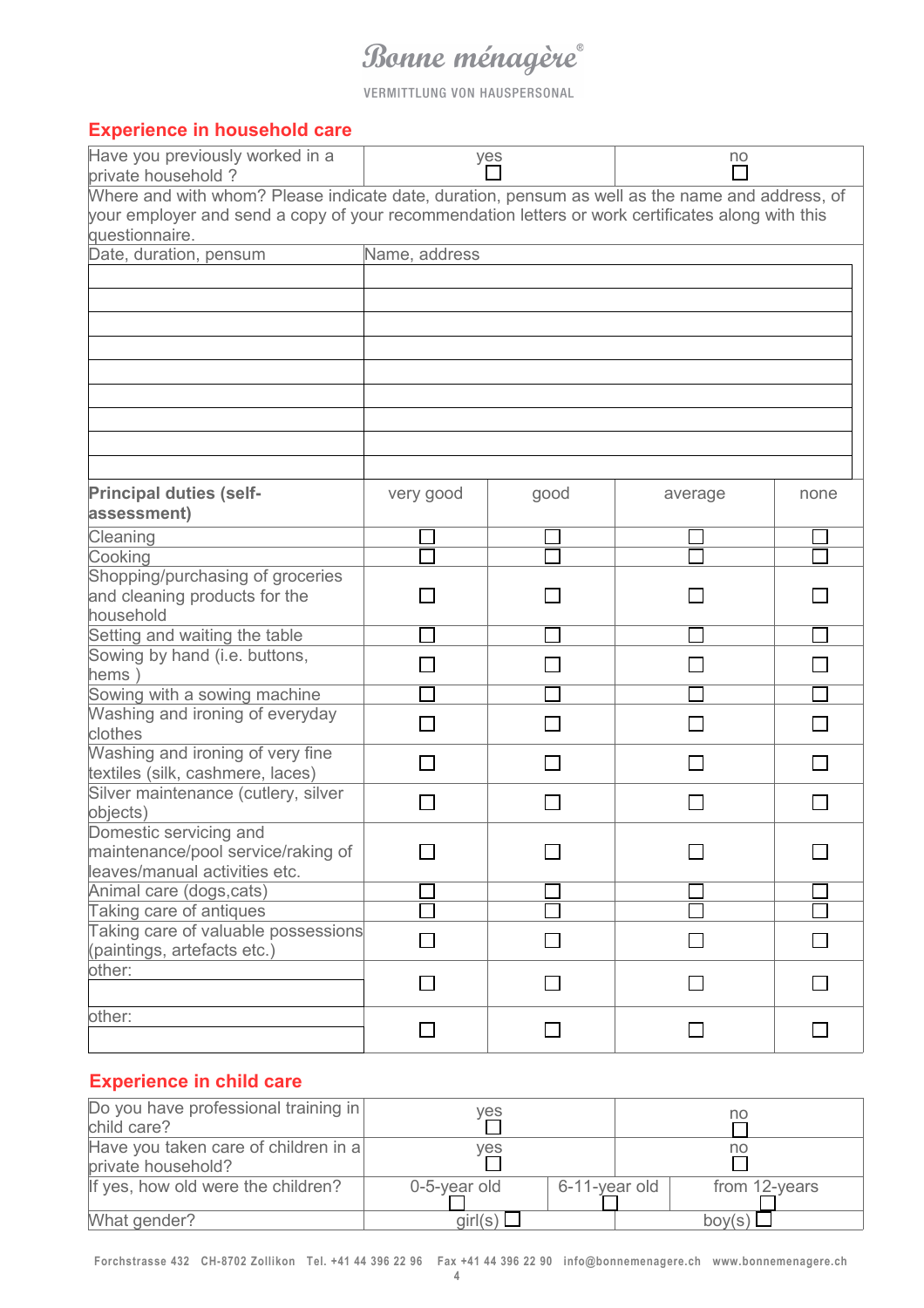VERMITTLUNG VON HAUSPERSONAL

| Were both parents of the children<br>employed?                                                                                                                                                                         |               | yes  | no      |      |  |  |  |
|------------------------------------------------------------------------------------------------------------------------------------------------------------------------------------------------------------------------|---------------|------|---------|------|--|--|--|
| Where and with whom? Please indicate date, duration, pensum as well as the name and address, of<br>your employer and send a copy of your recommendation letters or work certificates along with this<br>questionnaire. |               |      |         |      |  |  |  |
| Date, duration, pensum                                                                                                                                                                                                 | Name, address |      |         |      |  |  |  |
|                                                                                                                                                                                                                        |               |      |         |      |  |  |  |
|                                                                                                                                                                                                                        |               |      |         |      |  |  |  |
| <b>Principal duties (self-</b><br>assessment)                                                                                                                                                                          | very good     | good | average | none |  |  |  |
| Hygiene/washing/dressing/laundry/<br>cleaning of nursery and/or<br>bedrooms                                                                                                                                            |               |      |         |      |  |  |  |
| Stimulating the child's physical,<br>intellectual, emotional and social<br>growth                                                                                                                                      |               |      |         |      |  |  |  |
| Musical education<br>Education<br>Helping with homework                                                                                                                                                                |               |      |         |      |  |  |  |
| Accompanying with outdoor<br>activities                                                                                                                                                                                |               |      |         |      |  |  |  |
| Preparation of meals and feeding<br><b>Babysitting</b><br><b>Driving services</b>                                                                                                                                      |               |      |         |      |  |  |  |
| other:                                                                                                                                                                                                                 |               |      |         |      |  |  |  |
| other:                                                                                                                                                                                                                 |               |      |         |      |  |  |  |

### **Experience in elderly or disabled care**

| Have you taken care of elderly or<br>disabled persons before?                                     | yes | no |  |  |  |
|---------------------------------------------------------------------------------------------------|-----|----|--|--|--|
| Where and with whom? Please indicate date, duration, pensum as well as the name and address, of   |     |    |  |  |  |
| your employer and send a copy of your recommendation letters or work certificates along with this |     |    |  |  |  |
| questionnaire.                                                                                    |     |    |  |  |  |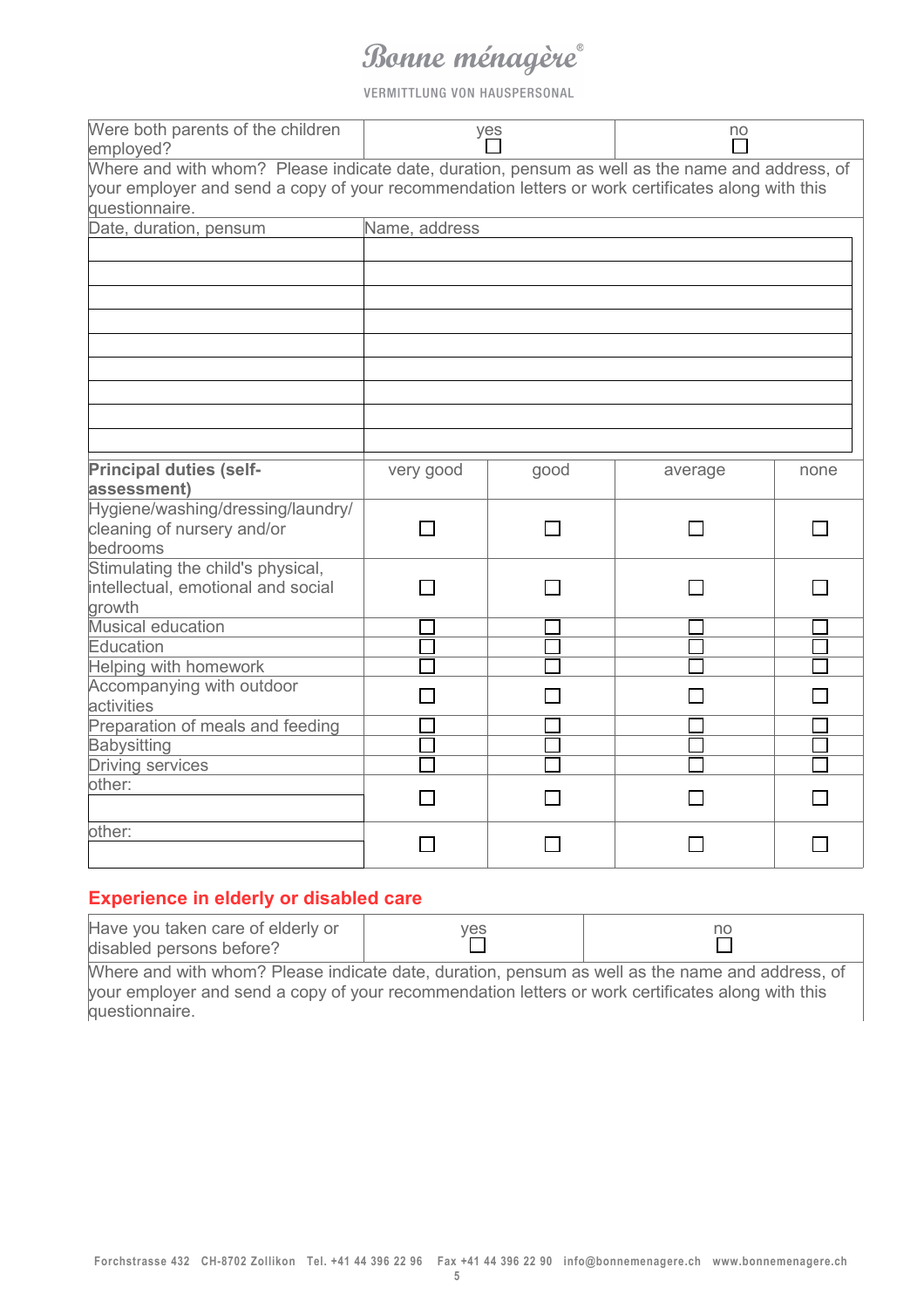VERMITTLUNG VON HAUSPERSONAL

| Date, duration, pensum      | Name, address |
|-----------------------------|---------------|
|                             |               |
|                             |               |
|                             |               |
|                             |               |
|                             |               |
|                             |               |
|                             |               |
|                             |               |
|                             |               |
| What were your main duties? |               |
|                             |               |
|                             |               |
|                             |               |

### **Experience in management and administration**

| Do you have experience<br>administrative services or<br>management in a private<br>household?                                                                                                                          | yes           |      | no      |      |
|------------------------------------------------------------------------------------------------------------------------------------------------------------------------------------------------------------------------|---------------|------|---------|------|
| Where and with whom? Please indicate date, duration, pensum as-well as the name and address, of<br>your employer and send a copy of your recommendation letters or work certificates along with this<br>questionnaire. |               |      |         |      |
| Date, duration, pensum                                                                                                                                                                                                 | Name, address |      |         |      |
|                                                                                                                                                                                                                        |               |      |         |      |
|                                                                                                                                                                                                                        |               |      |         |      |
|                                                                                                                                                                                                                        |               |      |         |      |
|                                                                                                                                                                                                                        |               |      |         |      |
|                                                                                                                                                                                                                        |               |      |         |      |
|                                                                                                                                                                                                                        |               |      |         |      |
|                                                                                                                                                                                                                        |               |      |         |      |
|                                                                                                                                                                                                                        |               |      |         |      |
|                                                                                                                                                                                                                        |               |      |         |      |
|                                                                                                                                                                                                                        |               |      |         |      |
|                                                                                                                                                                                                                        |               |      |         |      |
| <b>Principal duties (self-</b>                                                                                                                                                                                         | very good     | good | average | none |
| assessment)                                                                                                                                                                                                            |               |      |         |      |
| <b>Butler duties</b>                                                                                                                                                                                                   |               |      |         |      |
| Professional waiting of the table                                                                                                                                                                                      |               |      |         |      |
| To chauffeur                                                                                                                                                                                                           |               |      |         |      |
| Companionship                                                                                                                                                                                                          |               |      |         |      |
| Professional cooking                                                                                                                                                                                                   |               |      |         |      |
| Personal security/bodyguard                                                                                                                                                                                            |               |      |         |      |
| Administrative duties                                                                                                                                                                                                  |               |      |         |      |
| other:                                                                                                                                                                                                                 |               |      |         |      |
|                                                                                                                                                                                                                        |               |      |         |      |
| other:                                                                                                                                                                                                                 |               |      |         |      |
|                                                                                                                                                                                                                        |               |      |         |      |
| other:                                                                                                                                                                                                                 |               |      |         |      |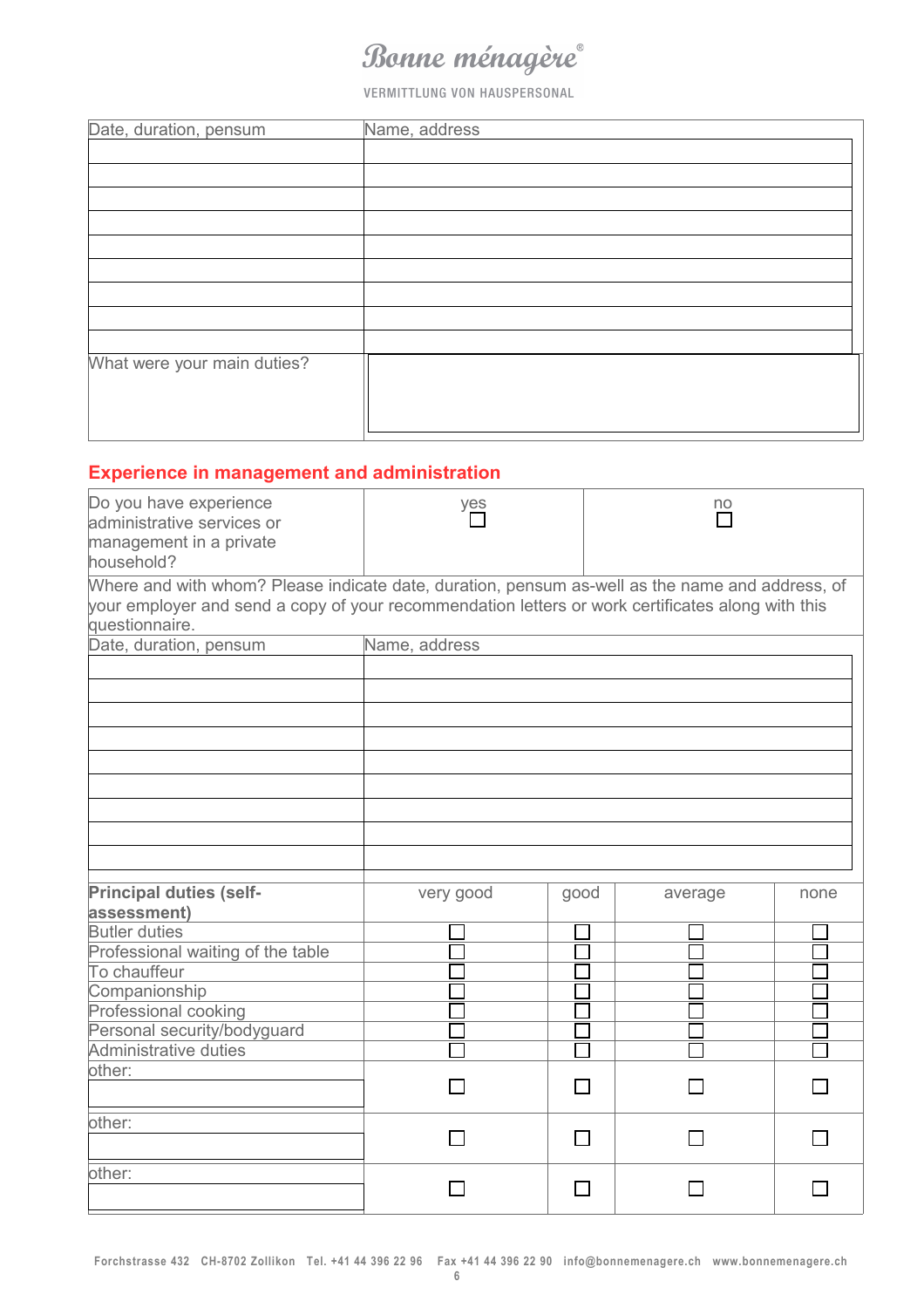**VERMITTLUNG VON HAUSPERSONAL** 

### **Other job experiences**

Have you held any other positions? Where and with whom? Please indicate date, duration, pensum as well as the name, address, and employment type:

| Date, duration, pensum | Name, address, employment type |  |
|------------------------|--------------------------------|--|
|                        |                                |  |
|                        |                                |  |
|                        |                                |  |
|                        |                                |  |
|                        |                                |  |
|                        |                                |  |
|                        |                                |  |
|                        |                                |  |
|                        |                                |  |

#### **References, Diplomas, Degrees**

| Are you in the possession of<br>recommendation letters, work<br>certificates, diplomas etc. ?<br>If yes, please attach a copy                                                                                            | yes                                                   | no                                                                                                                                                                                                             |
|--------------------------------------------------------------------------------------------------------------------------------------------------------------------------------------------------------------------------|-------------------------------------------------------|----------------------------------------------------------------------------------------------------------------------------------------------------------------------------------------------------------------|
| From which past employers are we able to receive a telephone reference. Please disclose 2-4<br>employers names with current phone numbers (you will have to notify the reference persons in<br>the candidate in advance. |                                                       | advance and please clarify what times during the day they are best to be reached). Reference checks<br>on our behalf are normally only obtained after the personal interview. In special cases we would inform |
| Name and Function:                                                                                                                                                                                                       | Current telephone number: Best to be reached from-to: |                                                                                                                                                                                                                |
|                                                                                                                                                                                                                          |                                                       |                                                                                                                                                                                                                |

#### **Health**

| Are you often sick?                                 | yes | no |
|-----------------------------------------------------|-----|----|
| If yes, what do you have and for<br>what reason?    |     |    |
| Do you suffer from a specific<br>(chronic) illness? | yes | no |
| If yes, which one?                                  |     |    |
| Do you have allergies?                              | yes | no |
| If yes, please state them                           |     |    |
| Valle avnaatational                                 |     |    |

#### **Your expactations**

| Which duties would you like to<br>assume | home<br>cleanınd | childcare | elderly care | ıronına |
|------------------------------------------|------------------|-----------|--------------|---------|
|------------------------------------------|------------------|-----------|--------------|---------|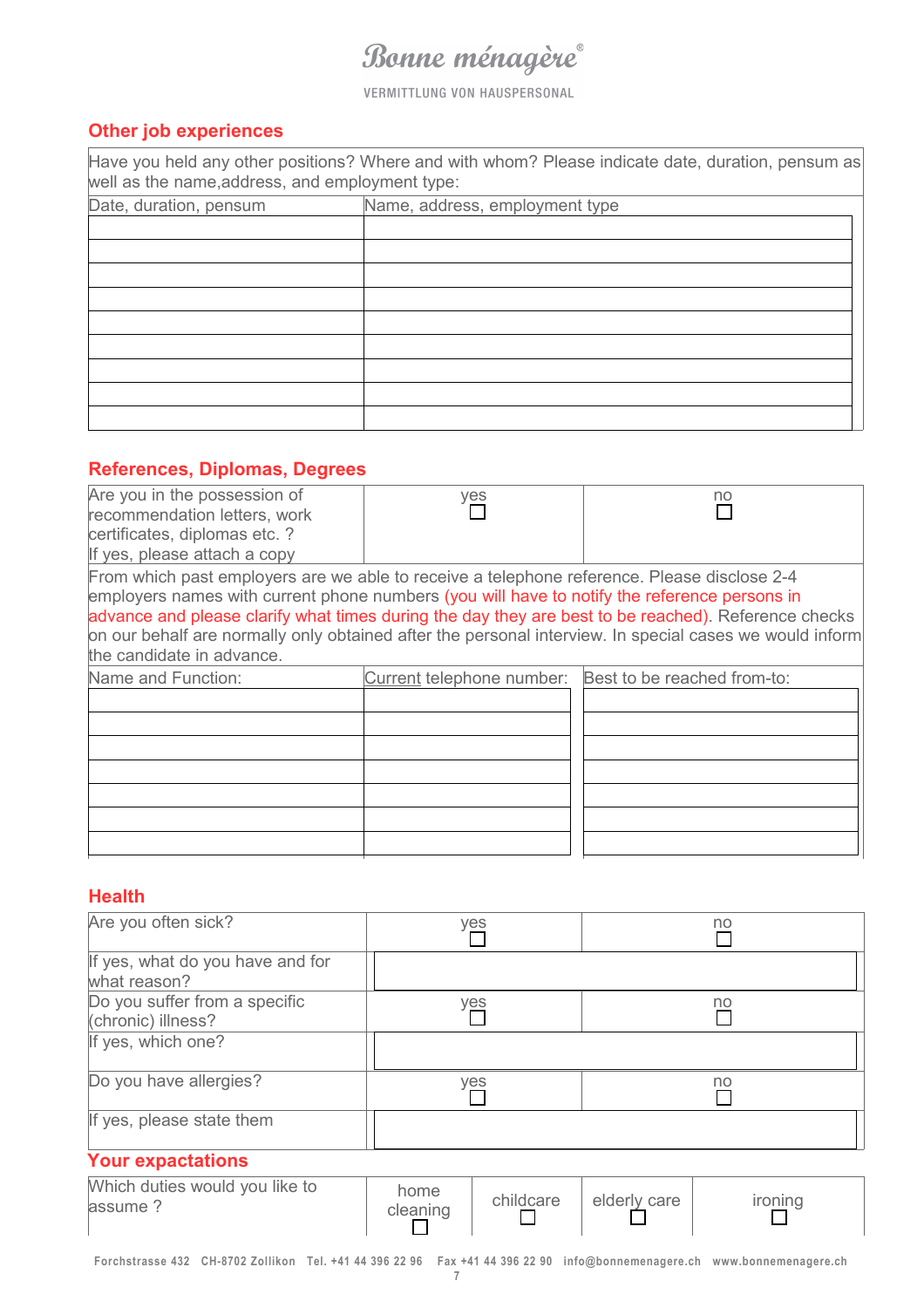VERMITTLUNG VON HAUSPERSONAL

| (you may choose more than one                                                                                       |           | home                                     |         |                           |
|---------------------------------------------------------------------------------------------------------------------|-----------|------------------------------------------|---------|---------------------------|
| option)                                                                                                             | cooking   | technical                                | driving | gardening                 |
|                                                                                                                     | pet care  | representative duties                    |         | other                     |
|                                                                                                                     |           |                                          |         |                           |
| If you like to take care of children,                                                                               | 0-5 years | 6-11 years                               |         | from 12 years             |
| which age group do you prefer?                                                                                      |           |                                          |         |                           |
| (you may choose more than one<br>option)                                                                            |           |                                          |         |                           |
| Which duties do you not want to<br>assume?                                                                          |           |                                          |         |                           |
| Possible starting date?                                                                                             |           |                                          |         |                           |
| How many months is your current<br>notice period?                                                                   |           |                                          |         |                           |
| How many hours per week would<br>you like to be contracted for? %?                                                  |           |                                          |         |                           |
| Which days of the week would you<br>like to work?                                                                   |           |                                          |         |                           |
| Preferred working hours?<br>(fromuntil)                                                                             |           |                                          |         |                           |
| When would you like to take your                                                                                    |           |                                          |         |                           |
| holidays?<br>(i.e. Christmas, Easter, summer<br>etc)                                                                |           |                                          |         |                           |
| Preferred area of work, maximum<br>commuting distance?                                                              |           |                                          |         |                           |
| Would you live with your employing<br>family?                                                                       | yes       | yes, but only in a separate<br>apartment |         | no                        |
| Would you travel with your<br>employing family ?                                                                    |           | yes                                      |         | no                        |
| If yes, only for short trips (Max. 3<br>weeks) or also for longer vacations?                                        |           | only for short trips                     |         | also for longer vacations |
| For candidates that are currently<br>living abroad: if not already the case<br>will your extended family be joining |           |                                          |         |                           |
| you?<br>For foreigners: How long do you<br>plan on working/staying in<br>Switzerland?                               |           |                                          |         |                           |
| Monthly wages in CHF<br>or gross hourly wage in CHF                                                                 |           |                                          |         | <b>gross</b>              |